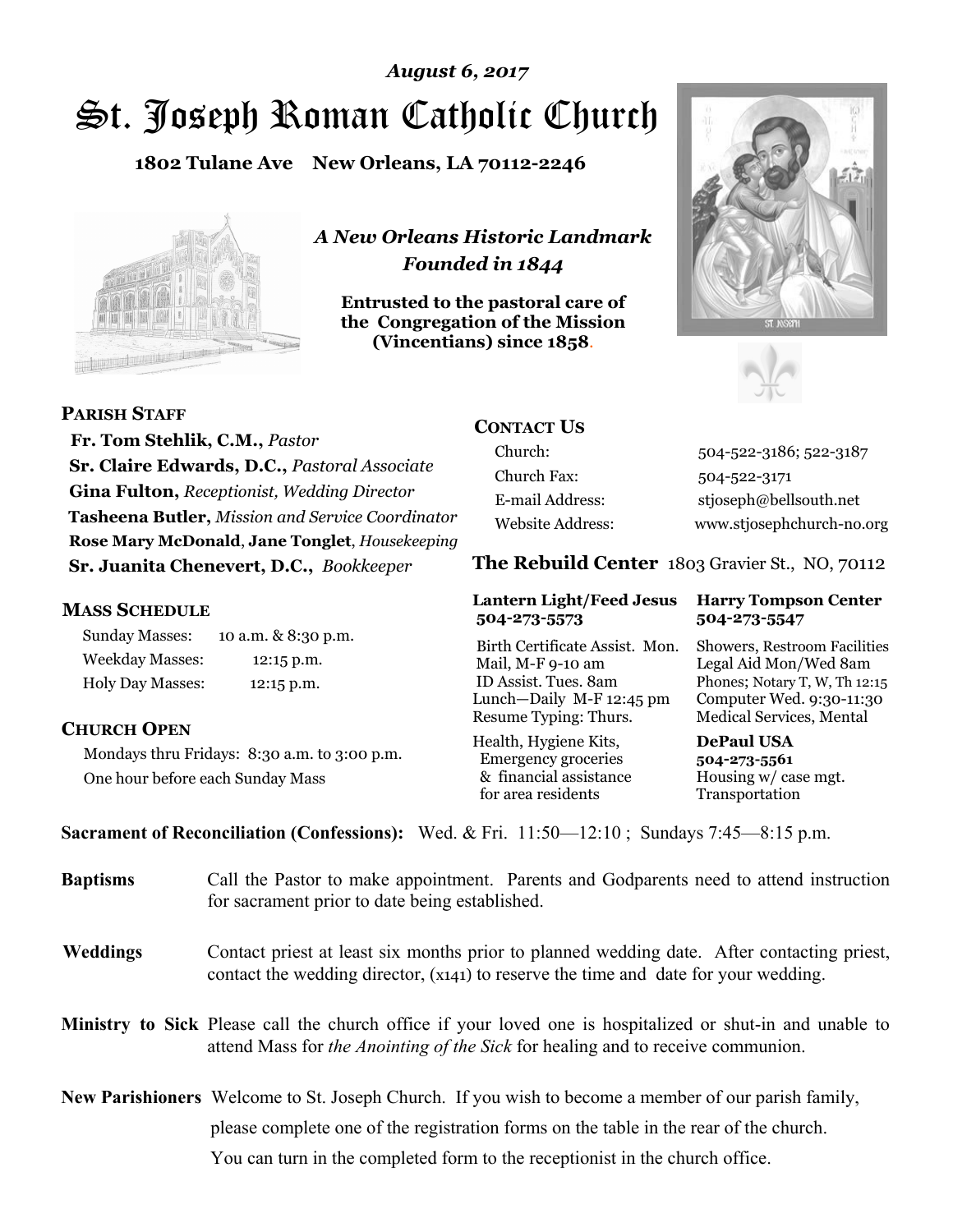# **Transfiguration of Our Lord Jesus Christ Manual August 6, 2017**



**10:00 am** *St. Joseph Parishioners and Benefactors*

 **8:30 pm Ed & Pat Nelson (+); Weldon Boyd Jr. (+); John Hance (+); Mike Starsney (+)** 

|                                                         | <b>READINGS FOR THE WEEK</b>                    |
|---------------------------------------------------------|-------------------------------------------------|
| Monday, August 7, 2017-St. Sixtus / St. Cajetan         | <i>Sunday, Aug 6</i> One in Faith #1144         |
| 12:15 p.m. Joseph Schiro                                | Mon: Nm 11:4-15; Ps 81:12-17; Mt 14:13-21       |
| Tuesday, August 8, 2017—St. Dominic                     |                                                 |
| 12:15 p.m. Eddie Hurley $(+)$                           | Tues.: Nm 12:1-13; Ps 51:3-13; Mt 14:22-36      |
| Wednesday, August 9, 2017—St. Teresa Benedicta of Cross | Wednesday: Ex 34:29-35; Ps 99:5-9; Jn 11:19-27  |
| 12:15 p.m. John Hance $(+)$ ;                           | Thursday: 2 Cor 9:6-10; Ps 112:1-9; Jn 12:24-26 |
| Thursday, August 10, 2017-St. Lawrence                  | Friday: Dt 4:32-40; Ps 77:12-21; Mt 16:24-28    |
| 12:15 pm David Cochiara $(+)$                           | Sat.: Dt 6:4-13; Ps 18:2-4, 47, 51; Mt 17:14-20 |
| Friday, August 11, 2017—St. Claire                      | Sunday: 1 Kgs 19:9a, 11-13a; Ps 85:9-14;        |
| 12:15 pm Ainsley D'Alfonso $(+)$                        | Rom 9:1-5; Mt 14:22-33                          |
|                                                         |                                                 |

#### **YOUR PRAYERS ARE ASKED FOR THE FOLLOWING PARISHIONERS , WHO ARE IN NEED OF HEALING:**

 Willie Arnaudville, Charlie Bassett, Raymond Berthelot, Anthony Blaise, Clarke Bordelon, Susan Bassett Bowes, Lawrence & Mamie Brown, Cheryl Butler, John Caron, John Gebbia, Sylvia Daily-Powell, Lynda DeMaria, Ben Eble III, Terry Eggleston, Linda Elwood, Heather Faircloth, Winston Falgout, Frances Fiegler, LaDonna Finch, Fr. Lou Franz, CM, Mark Eiserloh, Warren Fraught, Sarah Hollier-Watkins, Shelia Jones, Bennett Joseph , Jr., Ken Kussman, Landy Lanza, Jannie Ledet, Allen Maldonado, Sara Marino, Priscilla Martin, Karen McCoy, Mike Mullin, Donna Moore, Regina Pichoff, Mark Raymond, Tina Roderfeld, Pippy Sanders, Mel & Gaspar Schiro; Bobby Shackleton, Charlie & Joanne Slocum, Melissa Tanet, Collins, Sr. Malcolm Taylor, Jane Tonglet, Mary Willis, George Tripkovich, Marion Vaughn, Juanita Ware, Darrell Walker, Fr. George Weber, CM, Lynn Williams

#### **SANCTUARY CANDLE AND MASS INTENTIONS**

The Sanctuary Candle is burning this week to pray for the intentions of John & Cindy Caron**.** If you would like to reserve a date to burn the Candle in memory of someone or for a special intention, please call the church office (522-3186). The Sanctuary Candle offering is \$15 for two weeks. The offering for Mass intentions is \$5.00 per Mass.

# **1 8 1 7 Congregation of the Mission (Vincentians) Bicentennial Anniversary 2 0 1 7**

 After arriving in Baltimore, the Vincentian missioners arrived in St. Louis in October 1817, a town of 2,000 residents. These 13 adventurers looked for a tract of land on which to build a new seminary. A colony of Catholics of English descent from the Barrens Settlement, about 80 miles to the south of St. Louis, offered the Vincentian Community a tract of land that was 640 acres. By now, the new bishop, Dubourg, had arrived in Louisiana. The seminary, named St. Mary of the Barrens, was established in what is now called, Perryville, Missouri.

 During the building of the Barrens, Felix De Andreis remained in St. Louis. He helped evangelize African Americans there, both slave and free. On December 3, 1818, he opened the first American novitiate of the Congregation of the Mission in St. Louis, using a small house on church property next to the bishop's residence. He called it "Gethsemane." Around this time, he started teaching theology in a boy's school founded by Bishop Dubourg, which eventually was called St. Louis University.

 From its inception, St. Mary's of the Barrens Seminary was meant to form men throughout the Louisiana Purchase for both the diocesan priesthood and the Congregation of the Mission.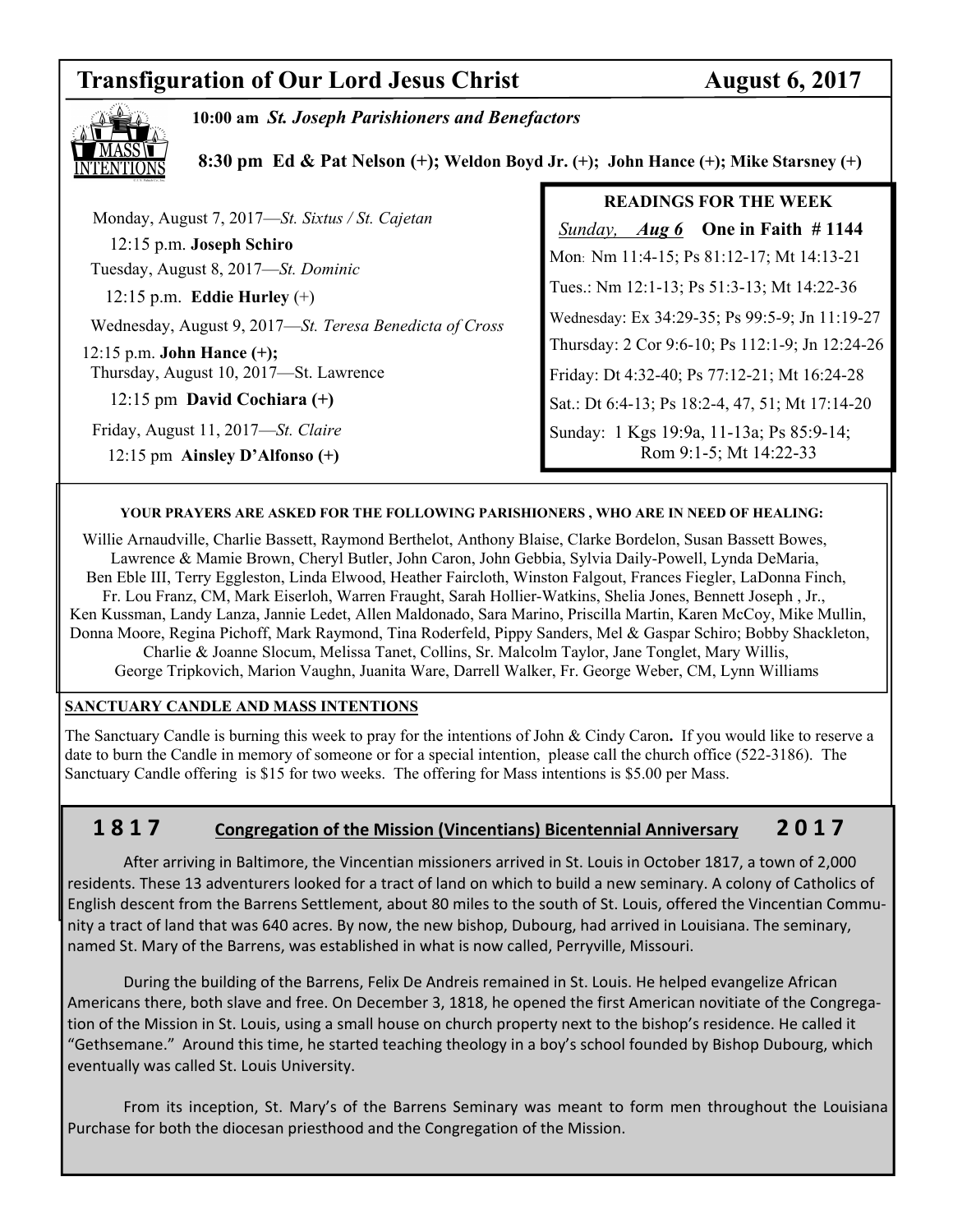**Blessed are they who keep the word with a generous heart and yield a generous harvest through it. Lk. 8:15**

## *PARISH CALENDAR*

July 30 **Children's Liturgy** *Sunday* (10 am & 8:30 pm Masses) Aug 15 **Assumption** *Tuesday* (Mass & BBQ) 6:30 pm Aug 17 **Catholic Social Teaching Committee Mtg.** *Thurs. 6:30* 

**Parish Social Teaching Committee** Fr. Jimmy Jeanfrau will be visit St. Joseph Church on Sunday August 13 to share with us about the Pontifical Mission Societies, and how our archdiocese is called to and is participating in the mission of worldwide church in some of the most remote places. Fr. Jimmy has lived in and participated in the mission in Bolivia and is the Director of Missions in New Orleans. A special collection for the national office will be taken to assist with the international missions . Welcome Fr. Jimmy!

RCIA Are you interested in studying the Catholic Faith? Have you ever considered joining the Church? Have you left the church or been away for some years and would like to return and deepen your faith? If you or someone you know is interested in discerning whether God is calling you to a fuller life of faith and possible membership in the Catholic Church, please speak to Fr. Tom or Tasheena Butler, or call the parish office. RCIA begins on Thurs., August 24, 2017."



**TREASURE & STEWARDSHIP**

 **Sunday, July 30, 2017……...\$ 4,893.00** 

*Thank you for your generosity* 

**First Reading** — I saw one like a Son of man coming on the clouds of heaven (Daniel 7:9-10, 13-14).

**Psalm** — The Lord is king, the most high over all the earth (Psalm 97).

**Second Reading** — Be attentive to the prophetic message, as to a lamp shining in a dark place

(2 Peter 1:16-19).

Gospel — Jesus was transfigured, and his clothes became white as light (Matthew 17:1-9).

### **EYEWITNESSES**

 Today, the Feast of the Transfiguration of the Lord, is a day of eyewitness accounts. The first, a vision reported by the prophet Daniel, was well known to Jesus and his apostles. The vision account was written in mystical, figurative language. It is a vision of heaven, powerful and memorable. There are flames of fire, burning wheels, the Ancient One, and a Son of Man. Clearly, Daniel saw something...in a dream? Was it real?

 Peter wants no such confusion about his vision! We are told in today's Gospel what he and his friends James and John saw when they went up on the mountain with Jesus one day. Jesus warned the three witnesses to tell no one until "the Son of Man has been raised from the dead." Peter gives his own account of the Transfiguration of Jesus in his second letter to the church. He writes as an eyewitness. He reports this message from God concerning Jesus: "This is my Son, my beloved, with whom I am well pleased," and he assures us that the message is "altogether reliable"

#### **CHARTER FOR THE PROTECTION OF CHILDREN AND YOUNG PEOPLE**

In response to the Charter for the Protection of Children and Young People from the United States Conference of Catholic Bishops, the Archdiocese of New Orleans continues to make the Hot Line available for anyone who has been hurt or sexually abused by anyone who works for the Church. The Hot Line continues to be available; the number is (504) 522-5019. In continuing our commitment to support and to heal, we invite and encourage individuals who have been hurt or sexually abused recently or in the past by clergy, religious or other employees of the Archdiocese to call our Hot Line and your message will be received confidentially by a mental health professional. Anyone can make a direct call during regular business hours to the Victims' Assistance Coordinator at (504) 861-6253.



That artists of our time, through their ingenuity, may help everyone discover the beauty of creation.

is good that we are here

*Feed JESUS* Food Items Needed:

**Jelly Cereal Mac & Cheese** 

ord